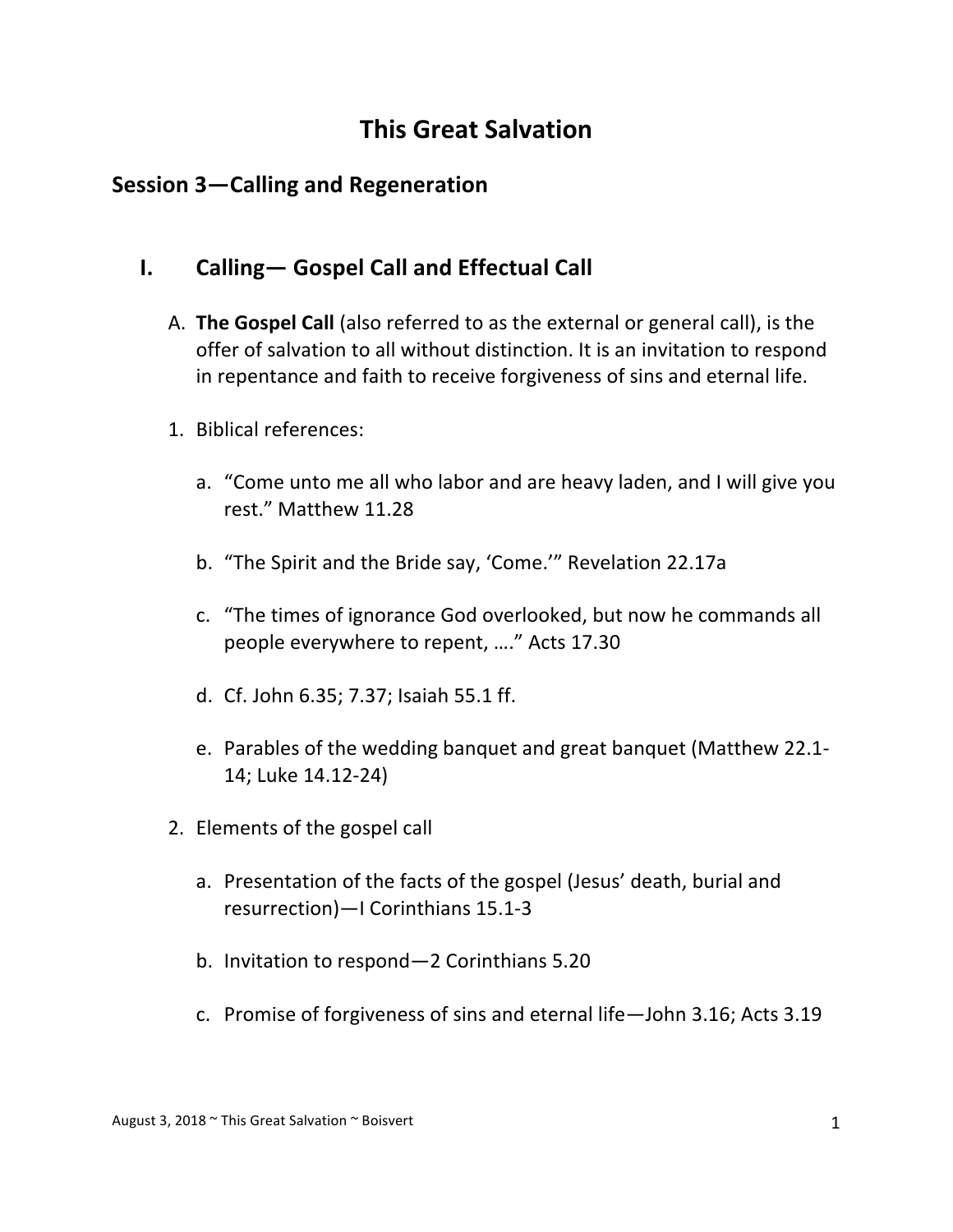- B. **The Effectual Call** (also referred to as the internal or effective call)
- 1. Scriptural support:
	- a. John 6.44
	- b. I Corinthians 1.22-24—a distinction between Jews and Greeks for whom the message of a crucified Messiah is a stumbling block and foolishness and those Jews and Greeks whom God has called, and for whom Christ is the power and wisdom of God.
	- c. Romans 8.28-30
	- d. I Peter 2.9
	- e. 2 Peter 1.10
- 2. "The effectual call is the gospel call made effective in the hearts and lives of God's people.... It is the sovereign action of God through the Holy Spirit, by which he enables the hearer of the gospel call to respond in faith, repentance and obedience."<sup>1</sup>
- 3. This calling is actually a divine summons that carries with it not only the command, but the effect of the command. Lazarus as analogy.
- 4. "Effective calling is an act of God the Father, speaking through the human proclamation of the gospel, in which he summons people to himself in such a way that they respond in saving faith.

 

<sup>&</sup>lt;sup>1</sup> Anthony Hoekema, *Saved By* Grace, Eerdmans, Grand Rapids, 1989, p. 86.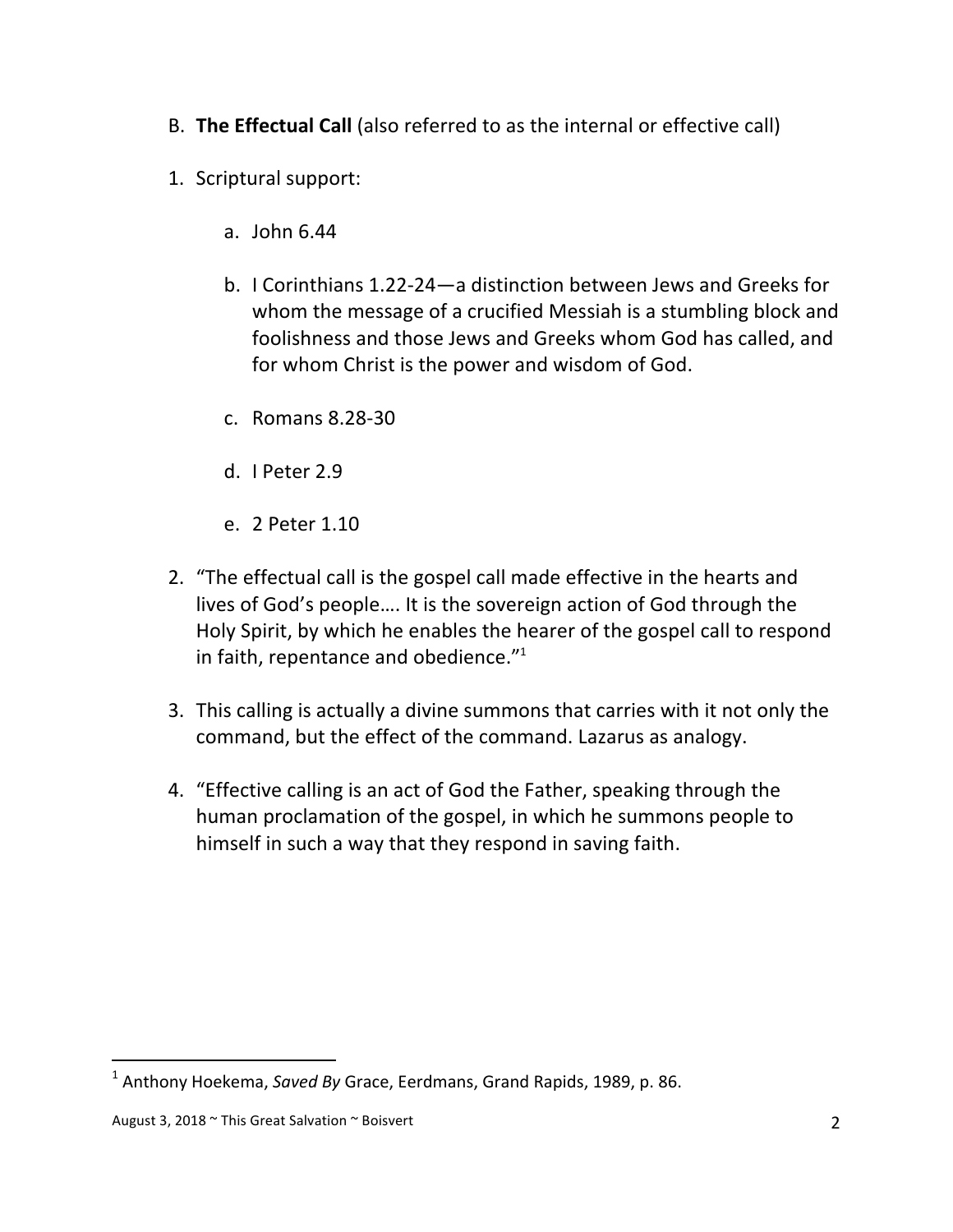## **II.** Regeneration

- A. Definition: The initial work of the Holy Spirit by which he makes alive persons who are dead in sin bringing them into living union with Jesus Christ.
- B. "Regeneration is a New Testament concept that grew, it seems, out of a parabolic picture-phrase that Jesus used to show Nicodemus the inwardness and depth of the change that even religious Jews must undergo if they were ever to see and enter the kingdom of God, and so have eternal life. (John 3.3-15) Jesus pictured the change as being 'born again.'"2
- C. "Now there was a man of the Pharisees named Nicodemus, a ruler of the Jews. This man came to Jesus by night and said to him, "Rabbi, we know that you are a teacher come from God, for no one can do these signs that you do unless God is with him." Jesus answered him, "Truly, truly, I say to you, unless one is **born again** he cannot see the kingdom of God." Nicodemus said to him, "How can a man be born when he is old? Can he enter a second time into his mother's womb and be born?" Jesus answered, "Truly, truly, I say to you, unless one is **born of water** and the Spirit, he cannot enter the kingdom of God. That which is born of the flesh is flesh, and that which is **born of the Spirit** is spirit. Do not marvel that I said to you, 'You must be **born again**.' The wind blows where it wishes, and you hear its sound, but you do not know where it comes from or where it goes. So it is with everyone who is **born of the Spirit."** (John 3.1-8)
- D. "Born again" can also be translated, "born from above." These terms, as well as "born of water and the Spirit" (cf. Ezekiel 36.25-28) all indicate a spiritual birth or re-birth, a birth from above. It means to be alive spiritually with the very life of God the Holy Spirit who brings a person from spiritual death to spiritual life. It is more than believing certain things about God. It is a supernatural change. "Therefore, if anyone is in

 

<sup>&</sup>lt;sup>2</sup> J.I. Packer, *Concise Theology*, Tyndale House Publishers, Wheaton, 1993, p. 157.